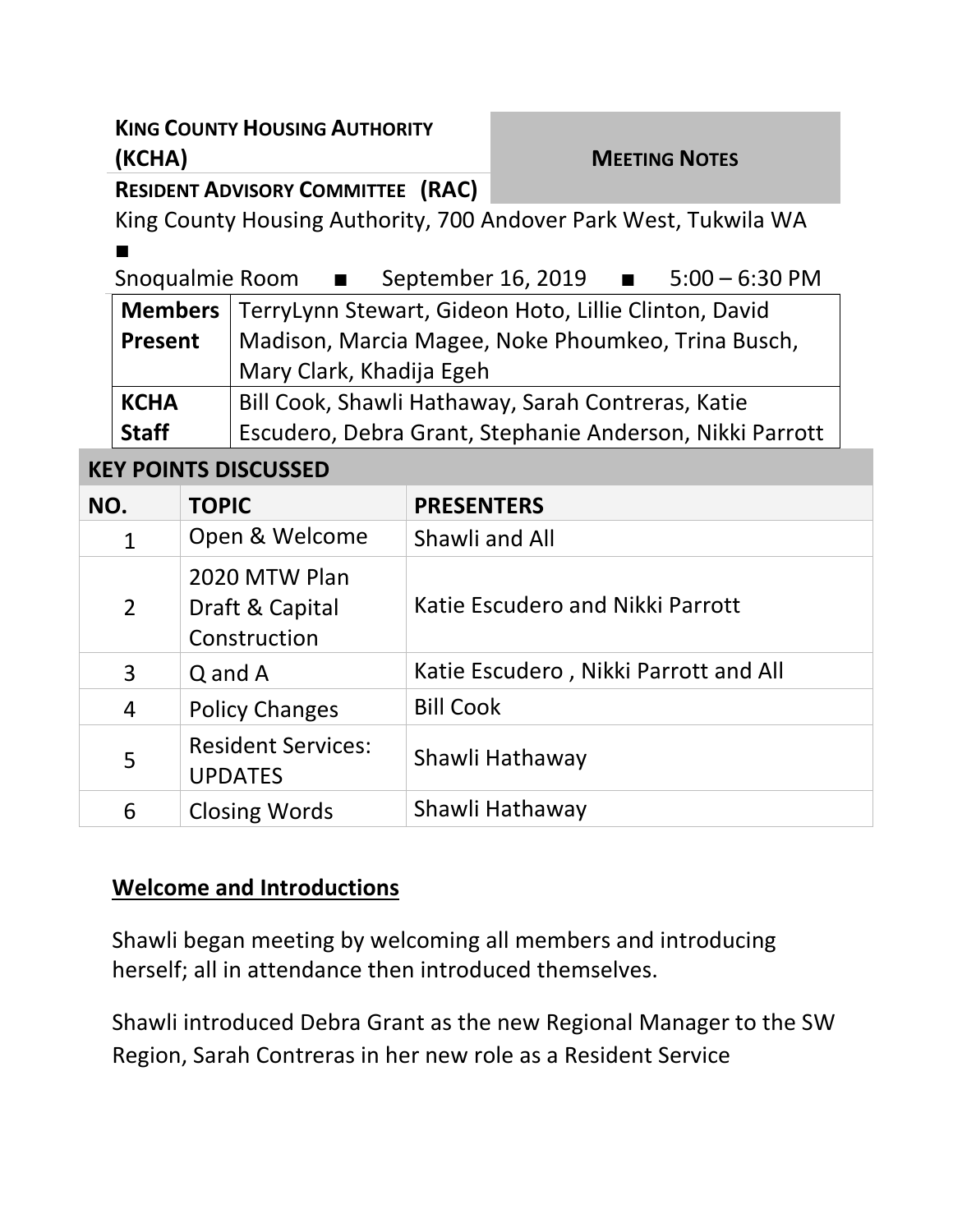Community Builder and Stephanie Anderson who will now be supporting the RAC Meetings while Sarah is in her new role.

#### **2020 MTW Plan Draft & Capital Construction**

#### **Katie:**

What is this annual plan, why we use it, and what we do with MTW, Moving to Work? We participate in a program called Moving To Work. We are require to outline a plan of our goals and any new initiatives we plan to take on. We use to have two separate pots of money for the two different programs, Pubic Housing and Section 8. They operated differently, they had different rules and regulations. With the MTW program we are able to combine them into one fund. This Moving To Work status has nothing to do with moving or work but it allows us to flex program rules to better meet local needs. We still have the Section 8 and Public Housing programs and are able to add other program areas because of this flexibility. One of these programs is Homeless Housing; we have developed Foster Care Youth, programs for those who are experiencing chronic homelessness (those that have been living on the streets for 5-10 years) and some support housing programs. We have also ramped up our Resident Services Department and have created an Education Initiative. With this innovative program that we manage, we need to let HUD know what we are doing and what our plans are. Today I will be talking about what our plans are for 2020.

We have been able to expand housing opportunities for low income King County residents. We actively acquire new properties, we apply housing subsidy to new construction projects, and we grow our Section 8 Voucher program. We aim to increase geographic choice so that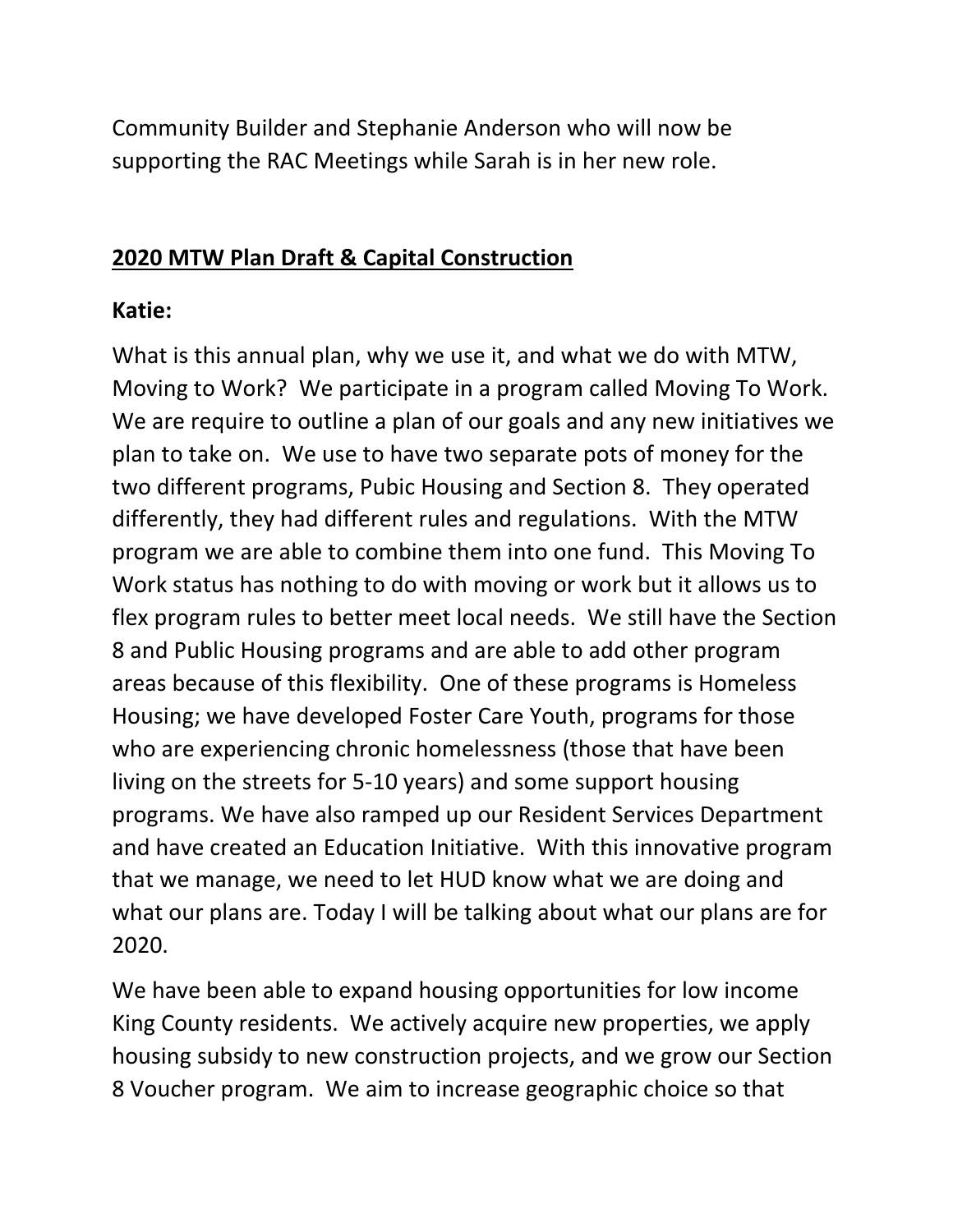people can live where they want within the county. We create varying levels of rent to match the market in various zip codes, and we have looked at opportunities to acquire and develop units in different neighborhoods. Recently we have acquired properties in Bellevue and Redmond to allow people to have access to all areas of the county. We also serve to various populations, for those experiencing homelessness, or are in the foster care system, etc. We are able to change existing rules so that we can provide more services to those that may not have been traditionally provided services and programs. We also support families in gaining greater economic independence. We look for ways that we can provide these programs more efficiently by seeing if there are rules that we can streamline to help deliver our program in a way that better meets needs. Some examples of this is that we recertify income every 2 or 3 years vs every year. We have streamlined business processes and added new affordable housing, invested in educational programs, and made improvements to our housing stock.

What's new this upcoming year? If you have read the plan you will see that there are not many changes to the activity proposals but we have made some tweaks here and there so I'd like to point those out to you. We always aim to increase the number of households' that we are serving, so we are actively acquiring properties, going after new vouchers, leveraging partnerships to reach hard to reach households. We are also looking to improve life outlooks for folks so next year we will be working on a program called Early Learning Connectors that will be operating in areas throughout Bellevue and Kent. This program will train resident interns to connect residents with youth to coordinate programs, referrals and provide resources for each families particular needs.

Increase in operational inefficiencies; we have a pilot program in our HCV program that will allow qualified landlords to be trained to self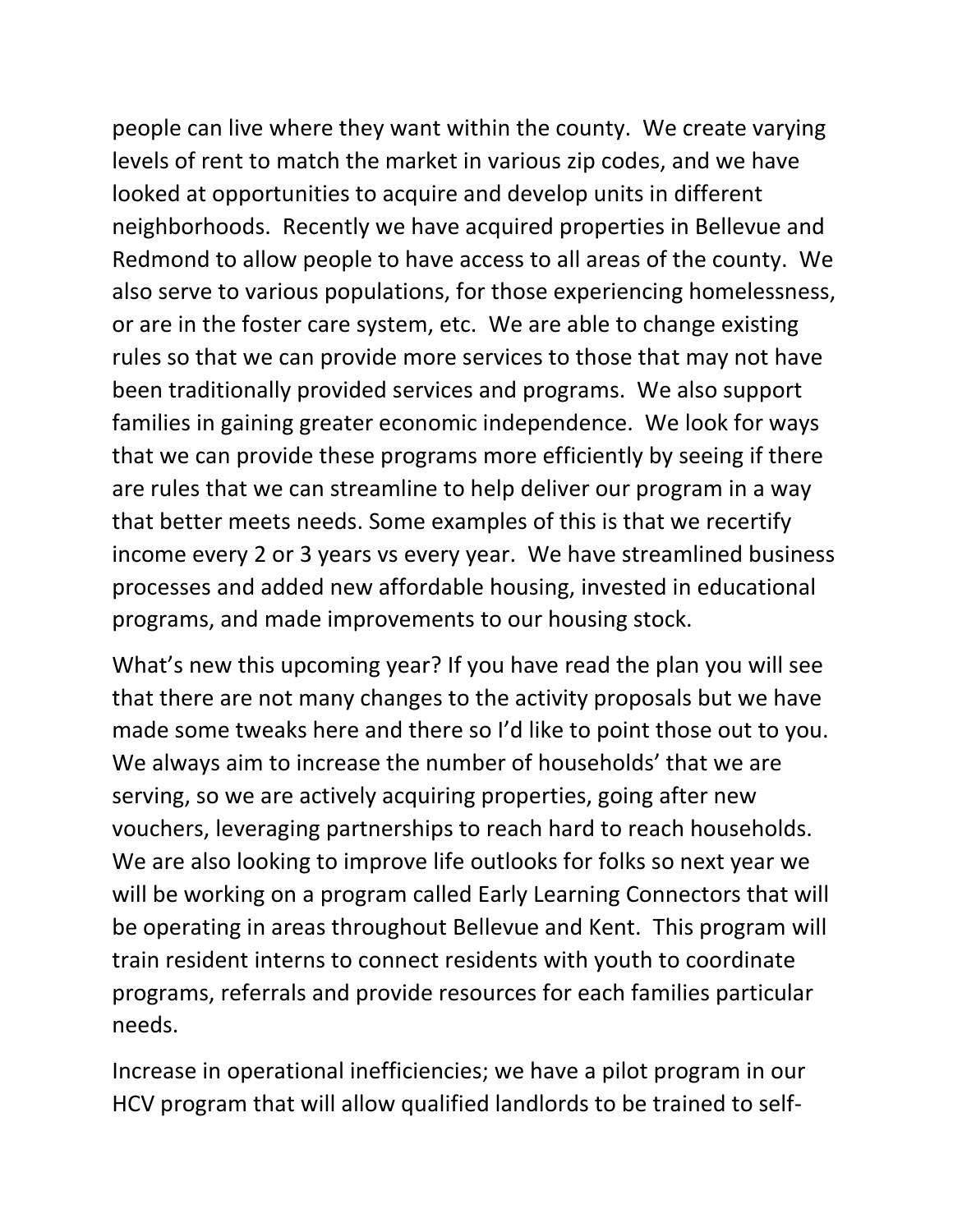certify units for inspection. We will go out an audit to make sure they meet our standards but this is a way to make this process faster and more efficient. Expanding assistance to households experiencing homelessness. Next year (2020) we will be launching a program that brings subsidy to students that are experiencing homelessness who are enrolled in community college; our partner for this program is Highline Community College

## **Questions/Comments**

I read that you are trying to create a program for those that have been incarcerated; does that program start with any kind of education or training before they get out? Or do they have to be out first?

- It starts once they are out; the YWCA is the provider and they provide the services when someone is out. If they don't get their kids right away after getting out then they go thru stabilization services.

#### Is there enough room for everybody that wants to do that?

- Unfortunately no. We are actually looking to see about putting vouchers there, we are always looking to expand and there is a great need for this program. We are aggressively going after any new subsidies that come out from the government.

What happens if financing isn't there; how will these new programs be severed or cut if they are initiated?

- KCHA is pretty diversified when it comes to funding; we are not 100% reliant on federal funding; Stephen has projected that we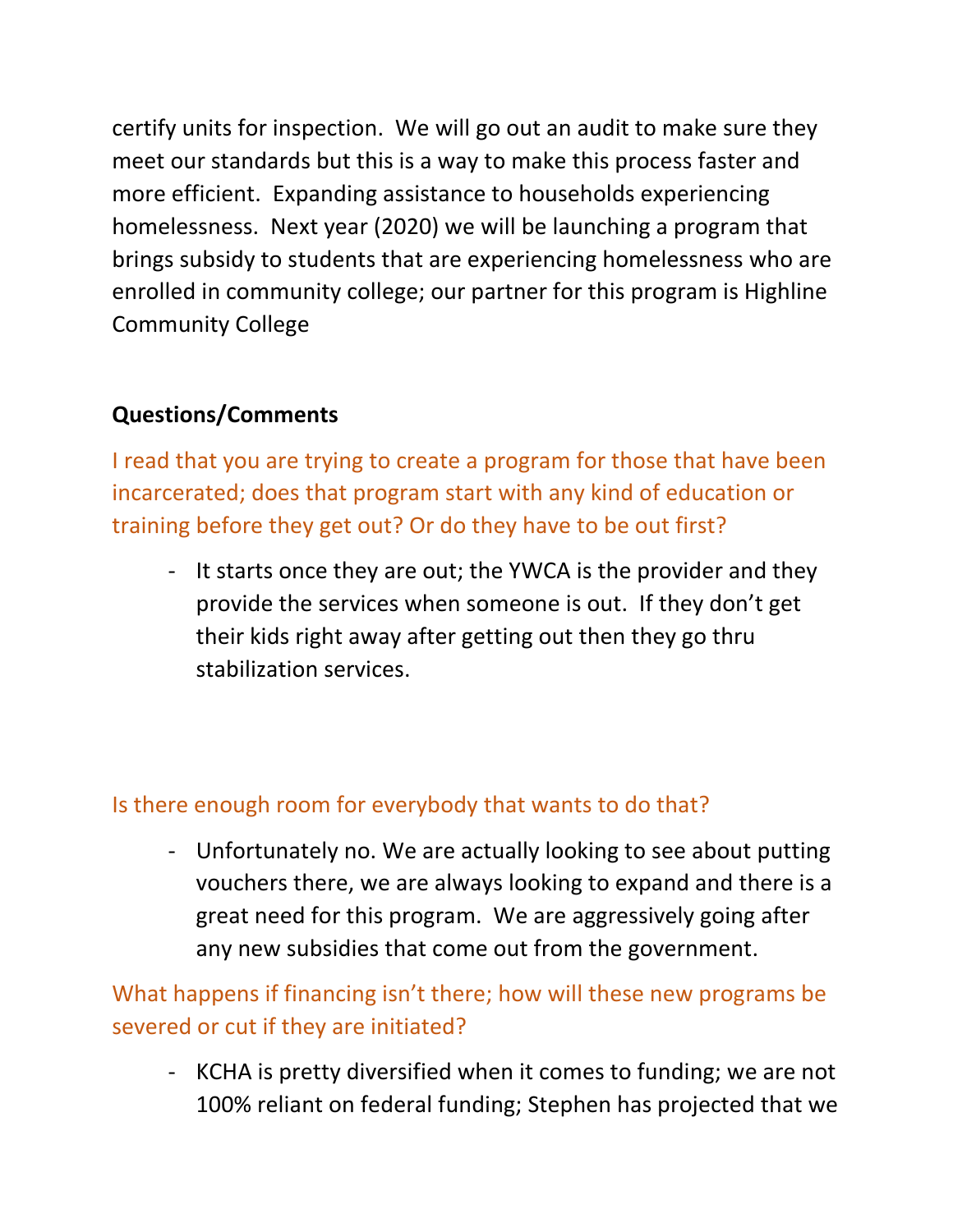look financially stable for the next couple of years. The last thing that we would do is cut people form programs; I think if there were hard choices that needed to be made we would bring that to residents' attention.

### Is next years' budget already set?

- We are currently working on our (KCHA) budget; the federal budget is in the process of being passed. I know our new COO, Jill Stanton, and her team are constantly running stress tests on our (KCHA's) budget projecting numerous years out, so our finance team has a close eye on our budget.

### Are you opening Section 8 again?

- Yes probably early next year; we are getting near the end of our list.

When you mentioned expanding housing for students; are these adult students or youth students? This is not yet in existence yet, correct?

- This would be for adults that are in community college; specifically those that are enrolled in Highline Community College. This program will be launched early next year, 2020.

## Will this just be for those enrolled at Highline?

- For now it will be just those at Highline so we can test out and closely evaluate the program to see how it works. Once the pilot is over with we can evaluate and then see about expanding the program.

Do you have to have children and be in school to qualify for this housing? Will those without children or without a disability still qualify as long as they are enrolled in school?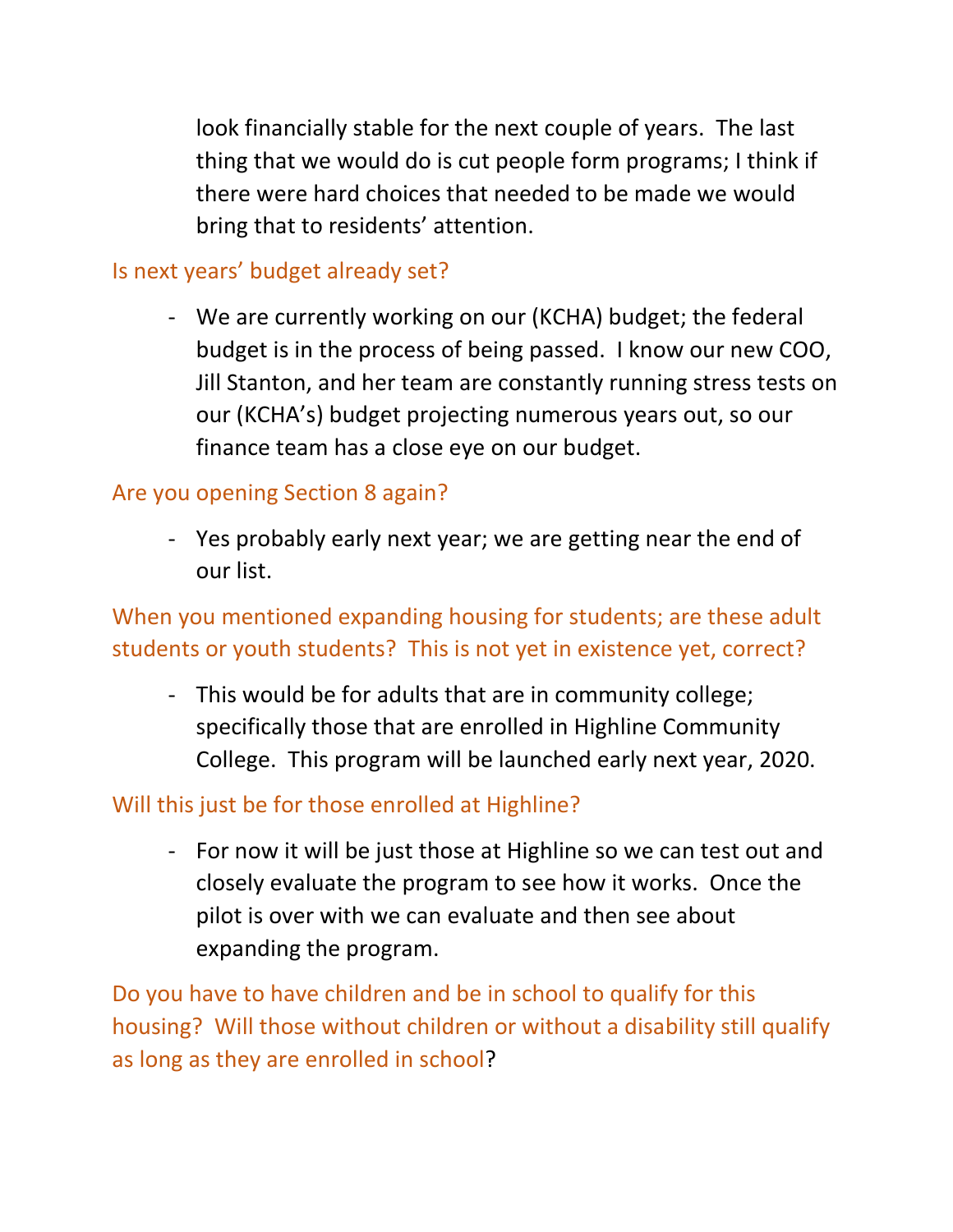- This program will be for anybody that is enrolled at Highline College and needs housing assistance.

### **Nikki:**

One of the reasons that Capital Construction comes up in the MTW plan is that for many years the only money that was available for the housing authority to provide for capital improvements in the public housing units came from a program called the Capital Fund. Over the years the Capital Fund has been reduced. So typically it has been for the last several years some place between 5 and 7 million dollars a year that the KCHA gets from the plan. Several years ago we determined that on an annual basis there is probably about 11-12 million dollars in capital needs from the various properties that are in the Public Housing portfolio. Those two bags of money used to be separate can now be in one bag; it allows for the MTW bag to contribute some additional money to the Capital Fund so that we are able to raise the 11 to 12 million dollars needed each year to do the improvements needed in Public Housing.

We do three kinds of work with the money that we receive. One type is Envelope and Roof projects where we replace decks, siding, and put on new roofs. The second is Civil Projects (site improvements). This is where we pave the parking area or replace sidewalks; we may restripe the entire parking lot or put in new benches. If we take out trees, we will always replace them and sometimes we even add new trees. We also do work to make sure all the rain runoff is being captured so there isn't any standing water. The third type is Mechanical, Electrical, and Plumbing System Improvements. We line sewer lines, replacing electrical panels, etc.

At Casa Madrona and Mardi Gras we have boiler fire heating systems where the in-unit controls are not as sensitive as they once were so it is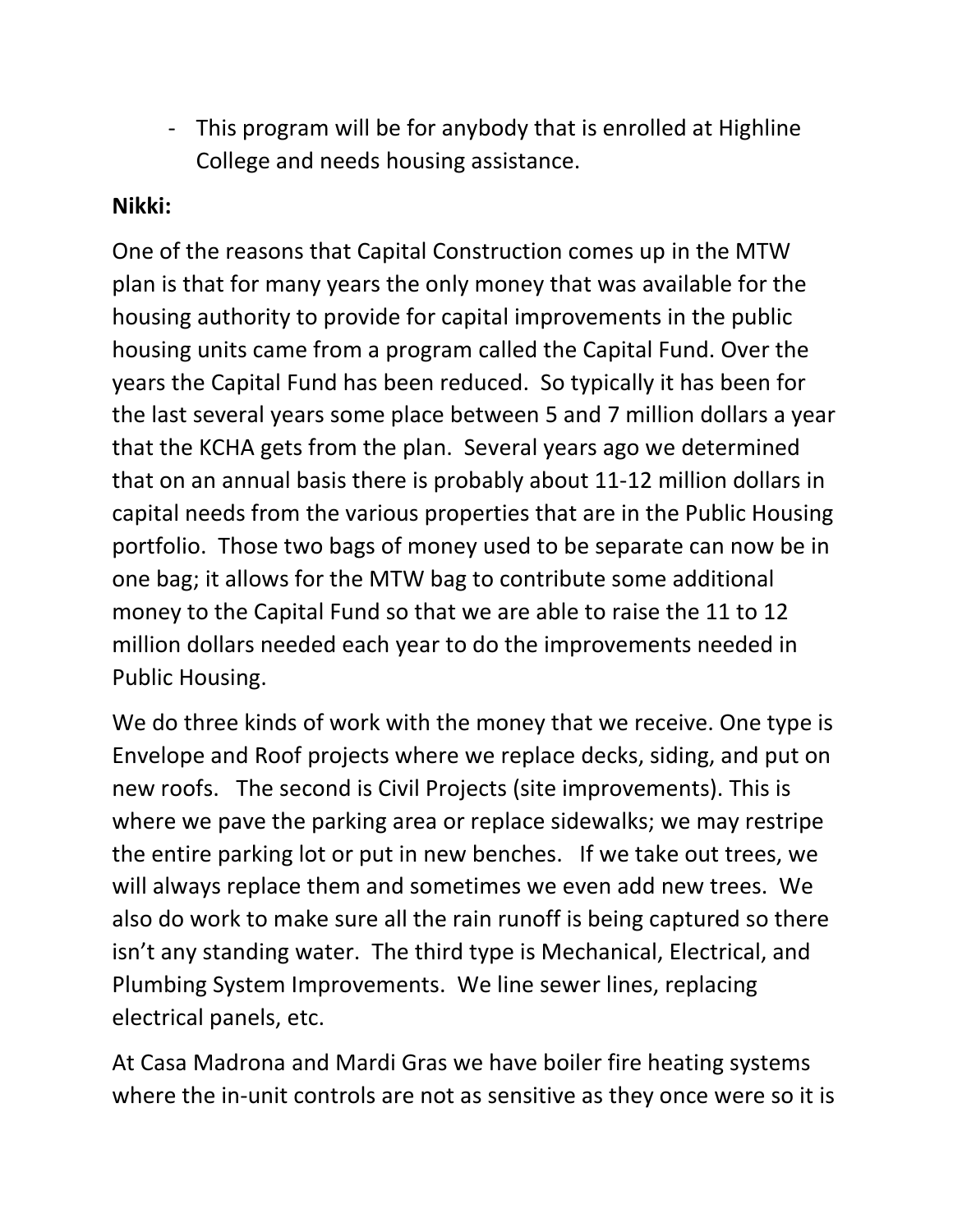difficult to control the heat. We are going to be working on those systems to improve how they operate in the building. We will be replacing the water lines that distribute the water to the units.

The Houghton Apartments are 15 units in the city of Kirkland in the Houghton area. In 2019 we proposed to do an envelope project there; when we started into the design of that project we saw that there were four 1-bedroom units with nothing above them. We determined we could build on top of those one bedroom units to turn them into 3 bedroom units. Affordable housing for families on the East side and cities like Kirkland is a critical need; this is one way that we can address that need.

Young's Lake is a property in Renton that has 28 units, more specifically they are single family houses for large families. We were going to line the waste system but in this particular case there were several areas where there is nothing left to line. We will have to dig into the slab; it will result in temporary relocation of the residents in which the Relocation team will assist us with. Since the residents are being temporarily relocated it provides the opportunity for there to be a full unit upgrade in which we will gut the unit and replace everything with brand new items.

## **Questions/Comments**

## Do you randomly test units for corrosion in lines for lead and toxins?

- Most of our lines would not result in lead leaching. We don't do water quality test for the waste lines. The way we find out if there are problems are from the number of work orders that are being requested from residents that deal with the waste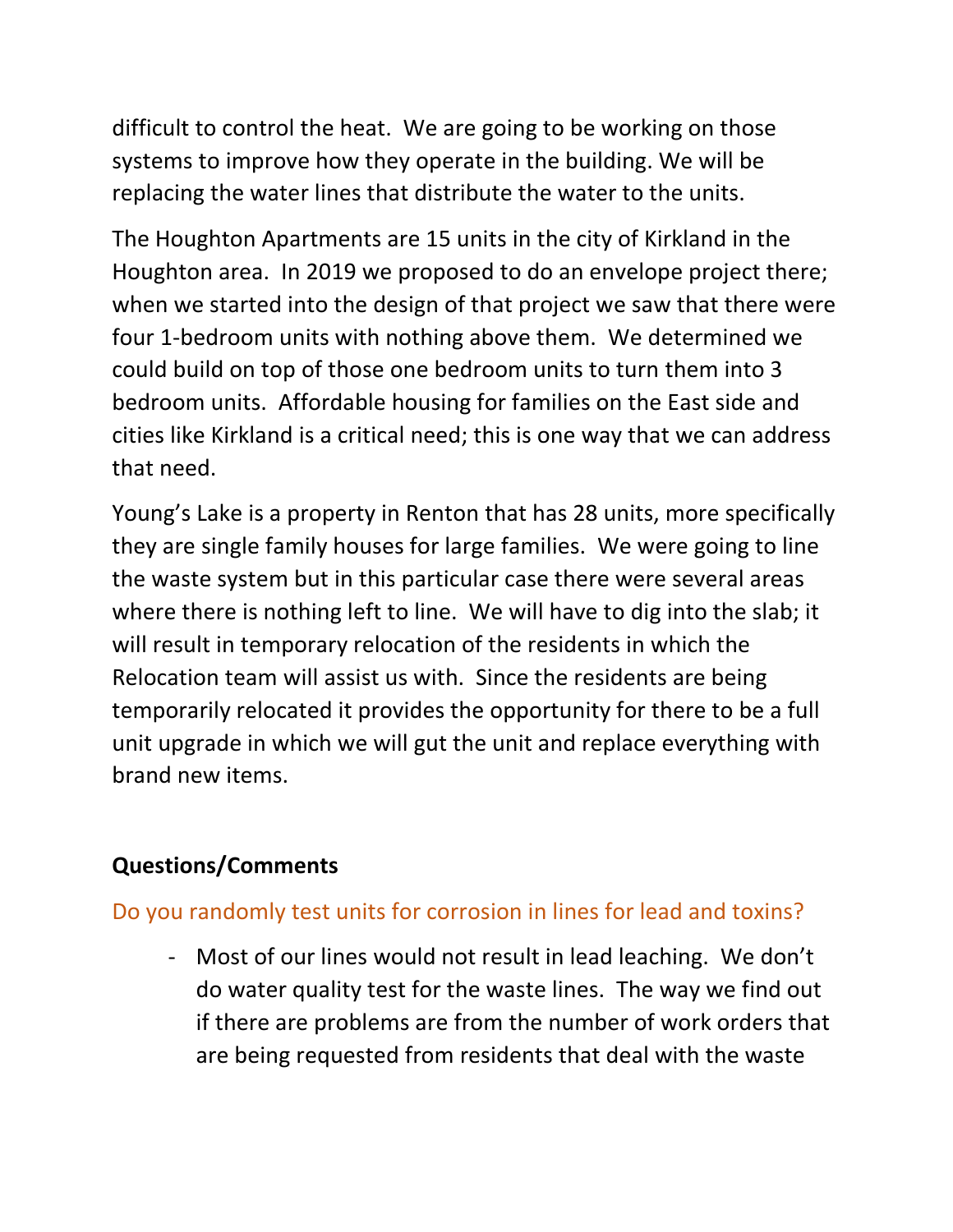lines. As well as keeping track of the useful life of the sewer lines.

When do you do a reline? It is preferable to do this method vs. relocating families?

- The system for relining the waste system is that something which somewhat resembles a sock gets put down into the sewer line. Then 120 degree hot water gets shot down afterwards which causes this sock like structure to expand, stick to the preexisting line and basically creates a new solid pipe. Then these robots with a camera will go down and cuts circles where the lines intersect so all of them work properly. This method is way preferable over relocating residents.

### Does it cut down the amount of flow?

- No, it actually increases the flow because what is there already is rough and old; while this is a new super slick and smooth new pipe. There are cities throughout the region that use this system to replace sewer lines.

#### What apartments are you planning on redoing the system?

- We are redoing the system at Wayland Arms, a senior disable building in Auburn.

Comment: Please do not dump grease down the drain. A lot of the seniors' are doing that.

It's hard to see but the water looks dark blue or grey; I have to let the water run for like 30 minutes in the morning. I live at Seola Gardens and I tried to talk to manager. The manager said we need to look in the pipe. We do not drink the water. I did not have this problem at the other unit I live in at Seola Gardens?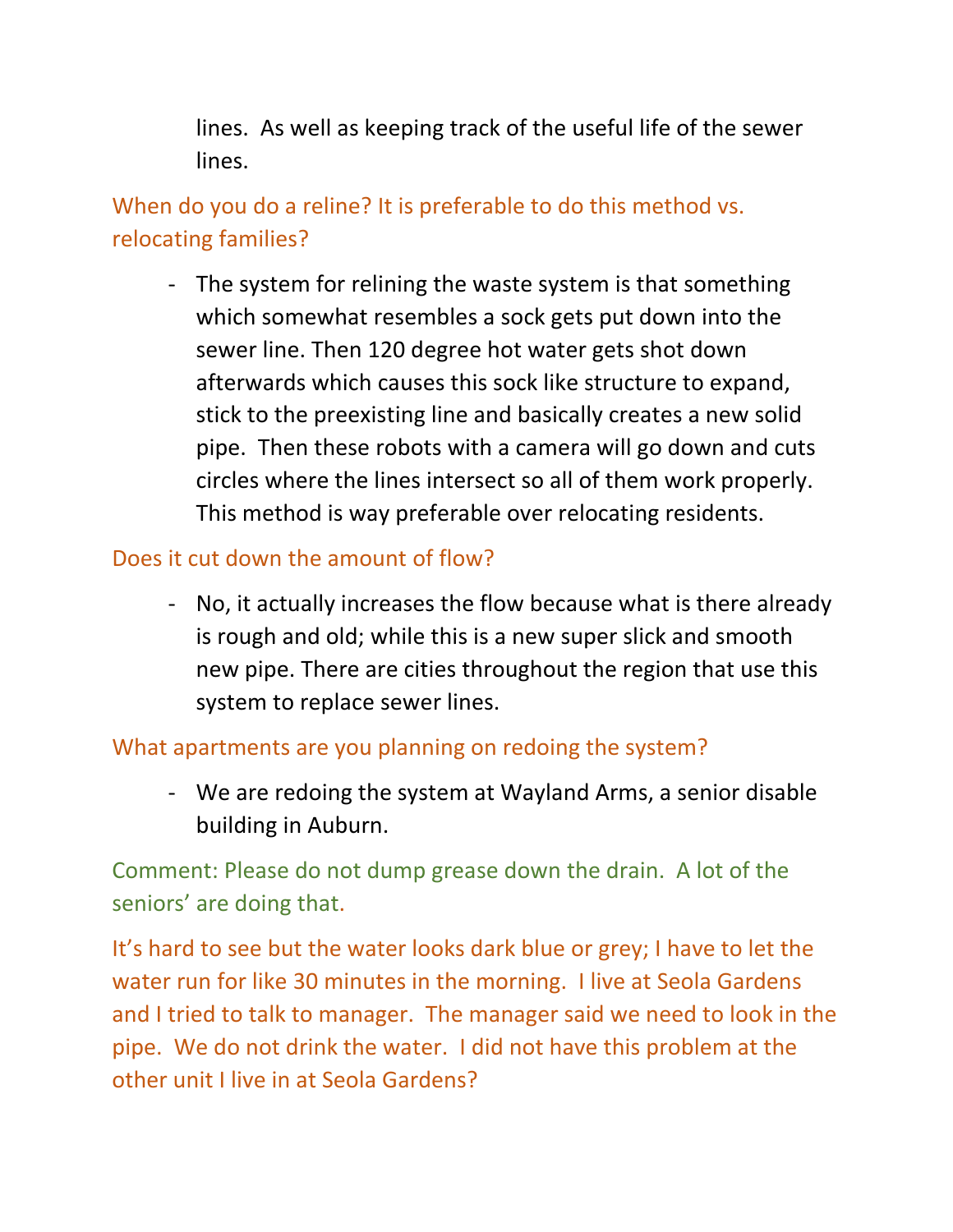- Bill said he will send Paul over to the unit to take a look. A RAC member mentioned that the fire department has been testing the fire hydrants around there so that could be a possible cause.

There were no other questions about the 2020 Annual Plan so Katie passed around a flyer about the 2020 plan and mentioned that there will be a meeting at Seola Gardens on Monday October 23rd that will cover the same presentation.

## Will there be another meeting for the people up north or east?

- There will be another RAC meeting tomorrow up in Shoreline.

# Not for the RAC but to discuss the annual plan for the people up north?

- It was decided to hold only one meeting because no one attended the last north/east meeting.

### Where do you post these meeting notices?

- These should be posted in a public space. Public spaces like laundry rooms, lobbies, mailbox areas, community rooms, etc. It also helps when neighbors talk and help share information about meetings. Do you have suggestions on where should we be sharing this info so that it gets out to residents better?

Comment: We can't fit all of King County in this building and what I have seen is that people usually come when they have issues or are passionate about issues. I do think people will come as changes continue to happen, we just have to be patient and get creative about getting messages out there.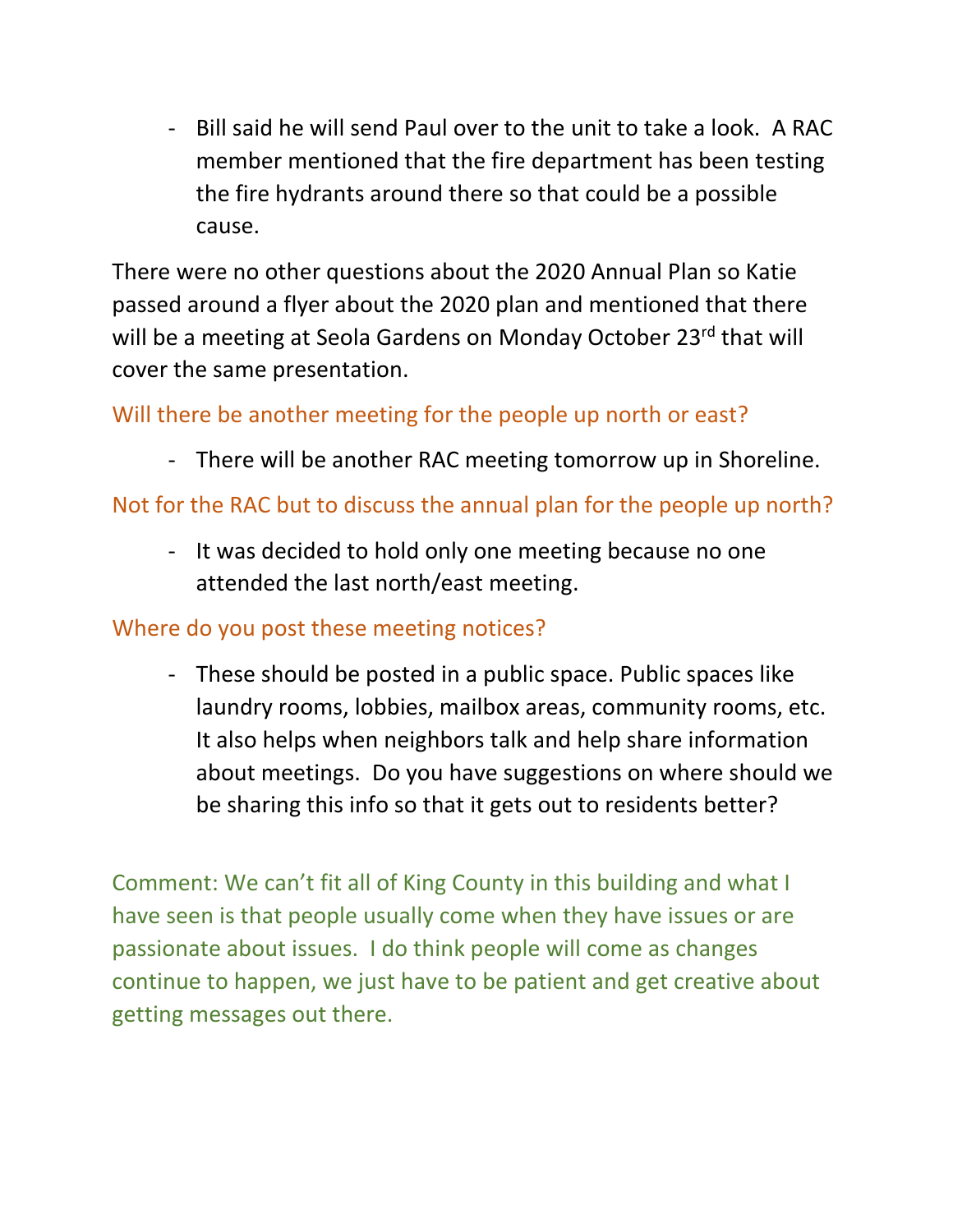Shawli expressed importance of sharing the information from this meeting with friends and neighbors as well as bringing them to the meetings. We really depend on your help in spreading the word.

Katie mentioned she is happy to hold a separate 2020 plan meeting if there is interest up North.

Comment: I want to say that as a senior I appreciate the phone calls and letters in the mail to tell us and remind us of meetings. I live in unincorporated King County and as the developers begin to push people through that area and out into the suburbs like Federal way and other places. I propose that we put cameras up in the entrance/exits; residents are probably willing to pay some extra dollars for these to help reduce crime in the area.

Is help just limited to college students? Is there help after college too?

- We are starting with Highline College. We do have other education initiatives for school aged children.

## Is there help for things such as tuition, books, advising, etc.?

- The new program is to help with a housing subsidy and Is for people who are enrolled in college at Highline Community College

When the student finishes school and is done with their education will there be a change in the program for them?

- We are still talking with the school on what the subsidy will be like once done with school. We believe there will be some time to help them find employment and allow them to transition off the program. We do have an FSS Program that any of our residents are allowed to participate in; which could be a good program to transition to.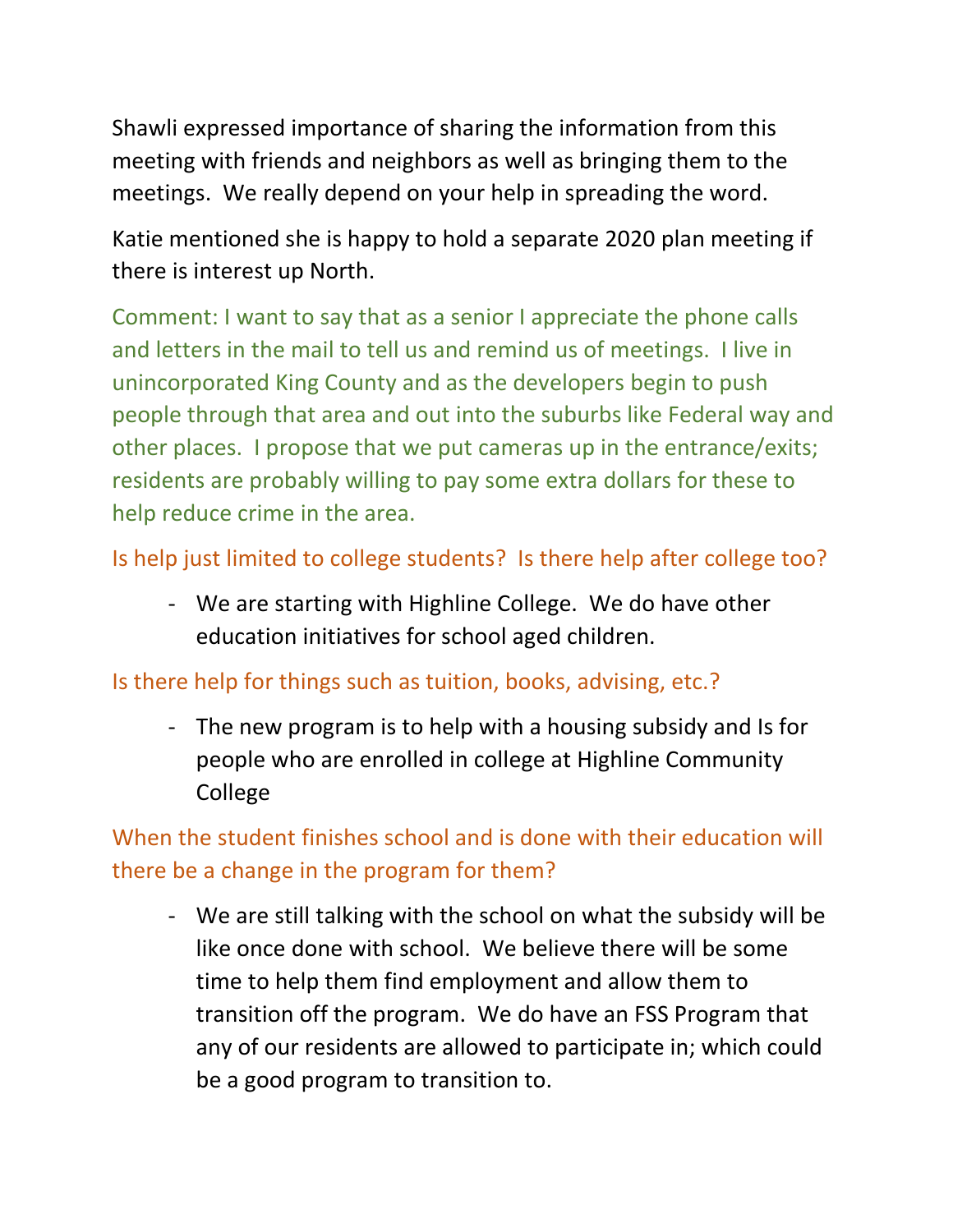#### Is the education program for any age?

- It is for those that already enrolled in Highline Community College.

This question is for Bill Cook; I'd like to know about policy changes.

#### **Policy Changes**

#### **Bill:**

We still are not ready to make the 3 policy changes that we have been discussing. What has happened is the law changes we have previously talked about in this meeting are still revolving in the courts. Our legal reps want to be sure that the language that gets put into the lease is exactly right and will follow what the court wants to see. We are changing 3 things: The Lease for Public Housing, which is the properties we manage. The Maintenance Charge Policy; which reflects how much would be paid to fix something anytime somebody damages something in their apartment. Third, the Grievance Hearing Policy, which is connected with the Lease. The language changed in the Grievance policy reflects the new laws being changed in the lease. The plan going forward is that we should get the final drafted version from our lawyer hopefully later this week. Once we do get the final draft we have a package put together that will be mailed out to residents with copies of the new policies and the new lease; as well as a link to view the old policy or instructions to go to the office to view the old lease and policies. We will give residents 45 days to give us comments/feedback on the packets we sent out. We are tentatively scheduling three resident meetings throughout the county where we will hopefully get comments from residents in person and have an interactive discussion. The dates for these meetings haven't been set yet but there will be one in Shoreline, one in Kent and the other in White Center; these 3 sites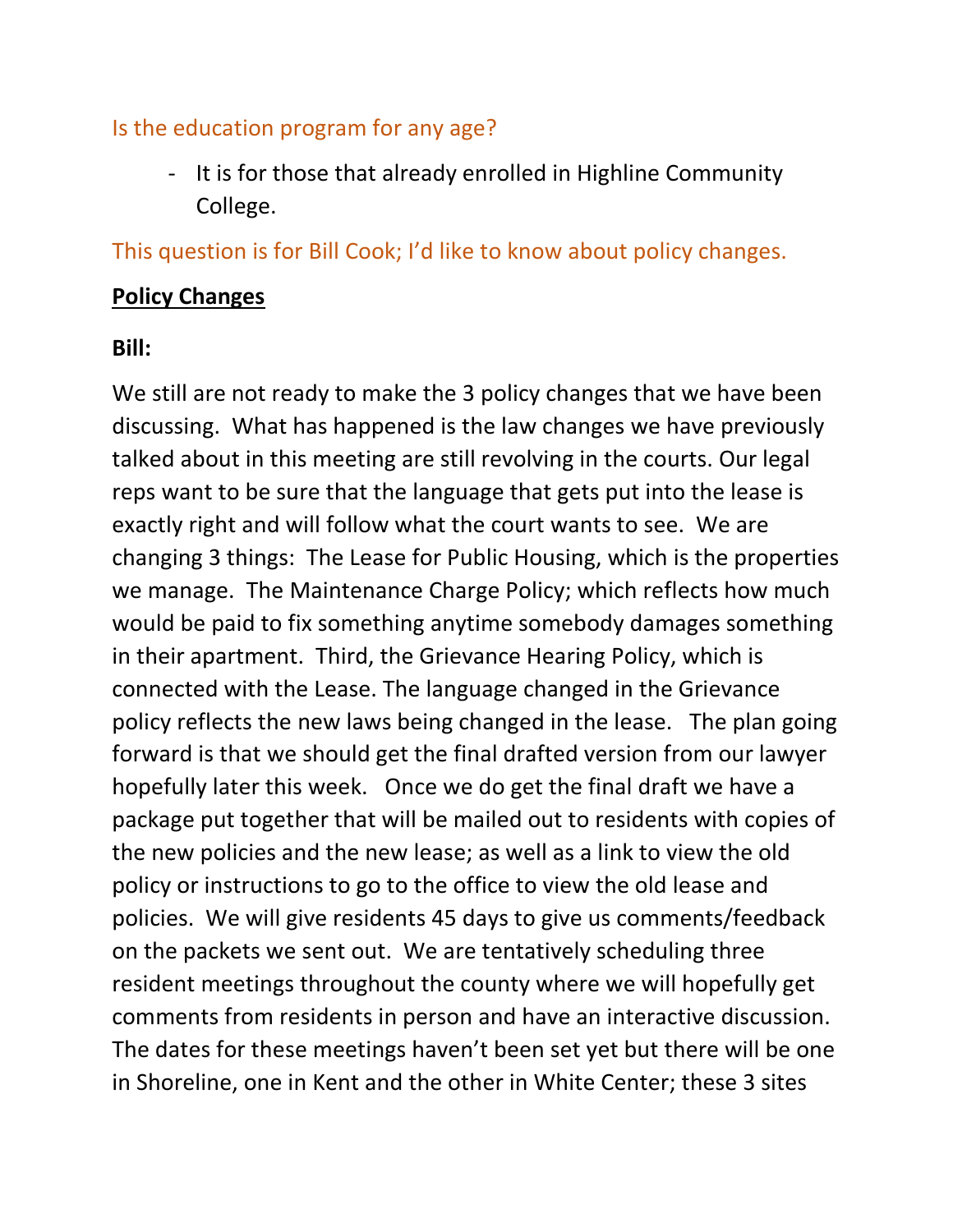have ample parking and we feel are the best areas that we could pick to accommodate most residents.

### **Questions/Comments:**

Comment: Seola Gardens, the building for Joseph House is up on a hill, and the parking is behind the building downhill; where the Wiley Center the parking lot is next to the building. The parking seems so far away at Seola Gardens and with that hill it seems so much easier to access the Wiley Center; I suggest the Wiley center versus Seola Gardens for parking.

- That is a great suggestion and we will look into that.

# Why isn't there a meeting in Bellevue?

- We haven't found a location where there is enough parking. We have looked at sites in Bellevue, Mercer Island and Kirkland.

## What about Mercer Island library as a location?

- That might be a possibility, that is a good suggestion and we will look into that.

Where do you shake your rug at? Or where do you shake your dust mop at?

- That is not covered in the policy; that would be something you would do outdoors. I don't believe we would regulate that.

## Will payment by phone be in the lease?

- Yes, information about online payment will be in there.

Can we keep cash and checks as forms of payment?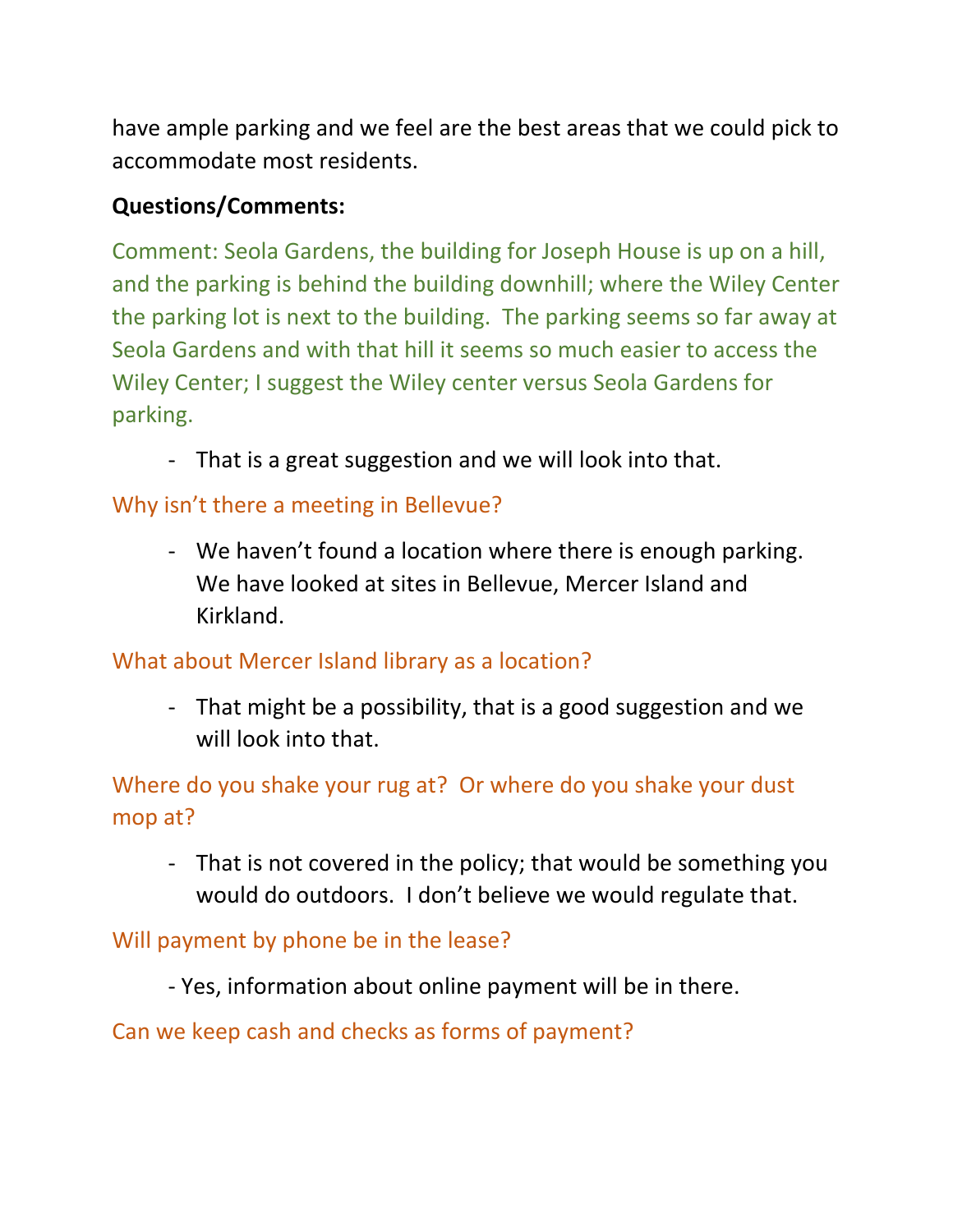- We don't take cash. We will continue to take checks and money orders.

### Is there information in the new policy about the noise ordinance law?

- Yes, we have strengthened the language. There is a lot of complaints about noise. Music and loud car. "Loud noises" covers all noises – music and cars.

#### For upgrades can you put in noise proof insulation?

- We put in weatherizing insulation. We have looked at that but it is very expensive and requires work to go down to the studs. It is something we can look further into if we ever redeveloped a site.

It is a good thing to have a policy, is there a policy for when you have a problem in your unit and you are promised that they will come fix your problem but they don't? Sometimes it takes one year to have someone come to fix an issue; we follow up several times.

- Keep calling your PM for your issues and if your concerns are still not being addressed you can reach out to somebody in Resident Services at your site for further assistance. It sounds like everybody is doing the right thing by talking to your Property Manager and calling the police when there are issues. We are actually issuing notices when we get your complaints or concerns of policy violations but we can't tell you that notices are issued and whom they are issued to.

Comment: One thing that would be good in infrastructure, possibly have water containers put in to collect water to be used for activities like gardening. Also to have people improve own air quality by having plants on window seals in containers that will not damage the window seals.